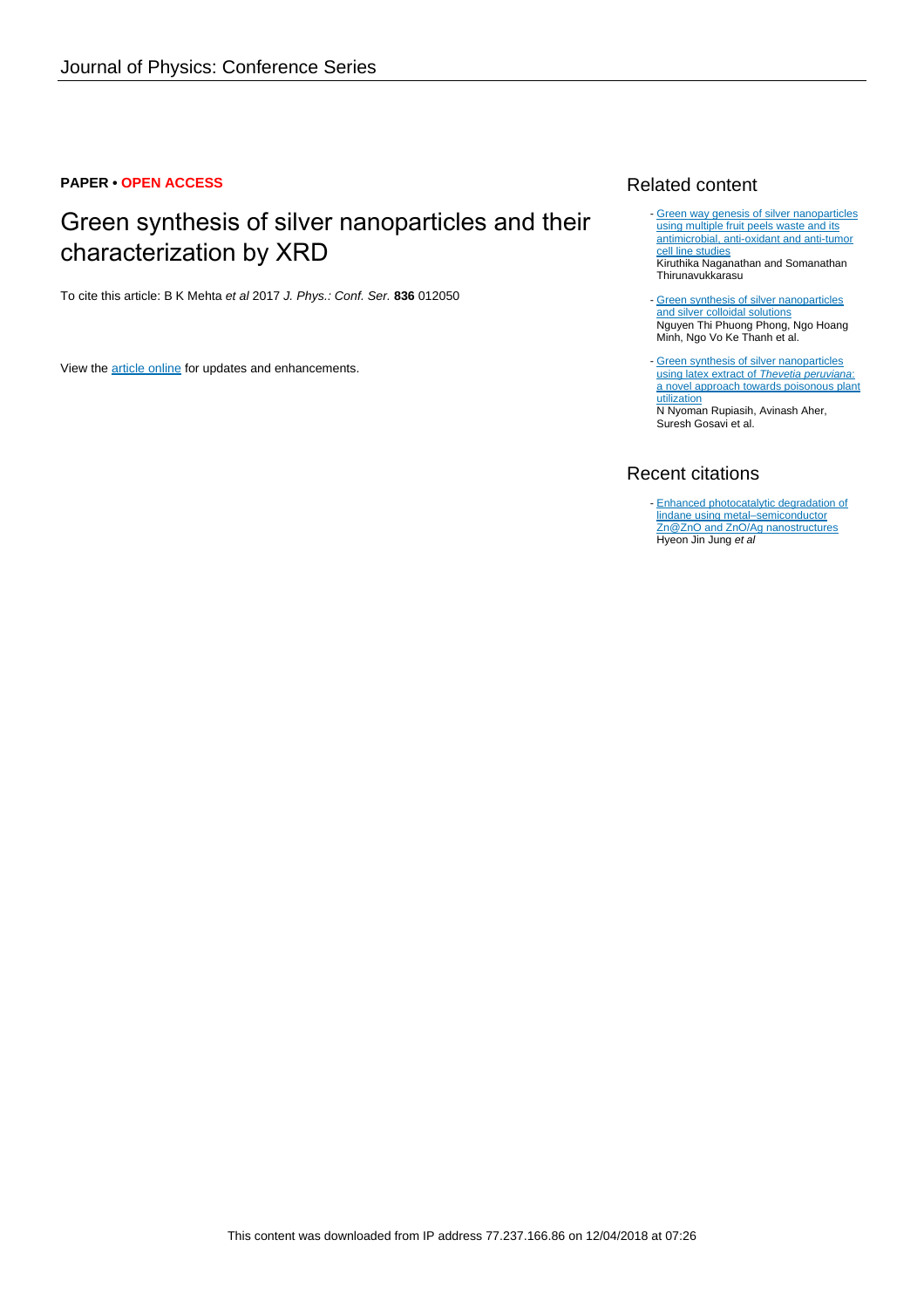**1234567890** IOP Conf. Series: Journal of Physics: Conf. Series **836** (2017) 012050 doi :10.1088/1742-6596/836/1/012050

# **Green synthesis of silver nanoparticles and their characterization by XRD**

### **B K Mehta1 , Meenal Chhajlani1,a, B D Shrivastava2**

<sup>1</sup> School of Studies in Chemistry and Biochemistry, Vikram University, Ujjain, 456010, India

<sup>2</sup> School of Studies in Physics,Vikram University,Ujjain,456010, India

Email: <sup>a)</sup>meenalindore@yahoo.com

**Abstract.** A cost effective and environment friendly technique for green synthesis of silver nanoparticles has been reported. Silver nanoparticles have been synthesized using ethanol extract of fruits of *Santalum album* (Family Santalaceae)*,* commonly known as East Indian sandalwood. Fruits of *S.album* were collected and crushed. Ethanol was added to the crushed fruits and mixture was exposed to microwave for few minutes. Extract was concentrated by Buchi rotavaporator. To this extract,  $1 \text{mM}$  aqueous solution of silver nitrate  $(AgNO<sub>3</sub>)$  was added. After about 24 hr incubation  $Ag<sup>+</sup>$  ions in AgNO<sub>3</sub> solution were reduced to Ag atoms by the extract. Silver nanoparticles were obtained in powder form. X-ray diffraction (XRD) pattern of the prepared sample of silver nanoparticles was recorded The diffractogram has been compared with the standard powder diffraction card of JCPDS silver file. Four peaks have been identified corresponding to (hkl) values of silver. The XRD study confirms that the resultant particles are silver nanoparticles having FCC structure. The average crystalline size D, the value of the interplanar spacing between the atoms, d, lattice constant and cell volume have been estimated. Thus, silver nanoparticles with well-defined dimensions could be synthesized by reduction of metal ions due to fruit extract of *S.album.*

#### **1. Introduction**

The present paper deals with the synthesis of nanoparticles of silver using ethanol extract of the fruits of *Santalum album,* which is commonly known as East Indian sandalwood and belongs to the family Santalaceae. It is a mid-sized evergreen parasitic tree easily grown in India. The essential oil of sandalwood is usually prepared by steam distillation from the heartwood and is used in perfumes, cosmetics, and various medicines [1]. Though different parts of this plant can be used to prepare their extracts, only the extract of heartwood have been investigated and reported extensively in literature. There are hardly any reports about other extracts. In the present work we have synthesized the extract of the fruits and utilized it for the reduction of  $AgNO<sub>3</sub>$  to obtain silver nanoparticles.

 Nanoparticles are atomic or molecular aggregates with at least one dimension between 1 and 100 nm, that can drastically modify their physico-chemical properties compared to the bulk material. Nanotechnology has opened up novel fundamental and applied frontiers in materials science. Nanoparticle production and applications have been extensively studied. Nanoparticles can be made from a variety of bulk materials and that they can explicate their actions depending on both the chemical composition and on the size and/or shape of the particles. In the last decade, biosynthesis of nanoparticles has received increasing attention due to a growing need to develop environmentally benign technologies in material syntheses. The significance of such a synthetic protocol has been well demonstrated. For instance, a great deal of effort has been put into the biosynthesis of inorganic

1 Content from this work may be used under the terms of the[Creative Commons Attribution 3.0 licence.](http://creativecommons.org/licenses/by/3.0) Any further distribution of this work must maintain attribution to the author(s) and the title of the work, journal citation and DOI. Published under licence by IOP Publishing Ltd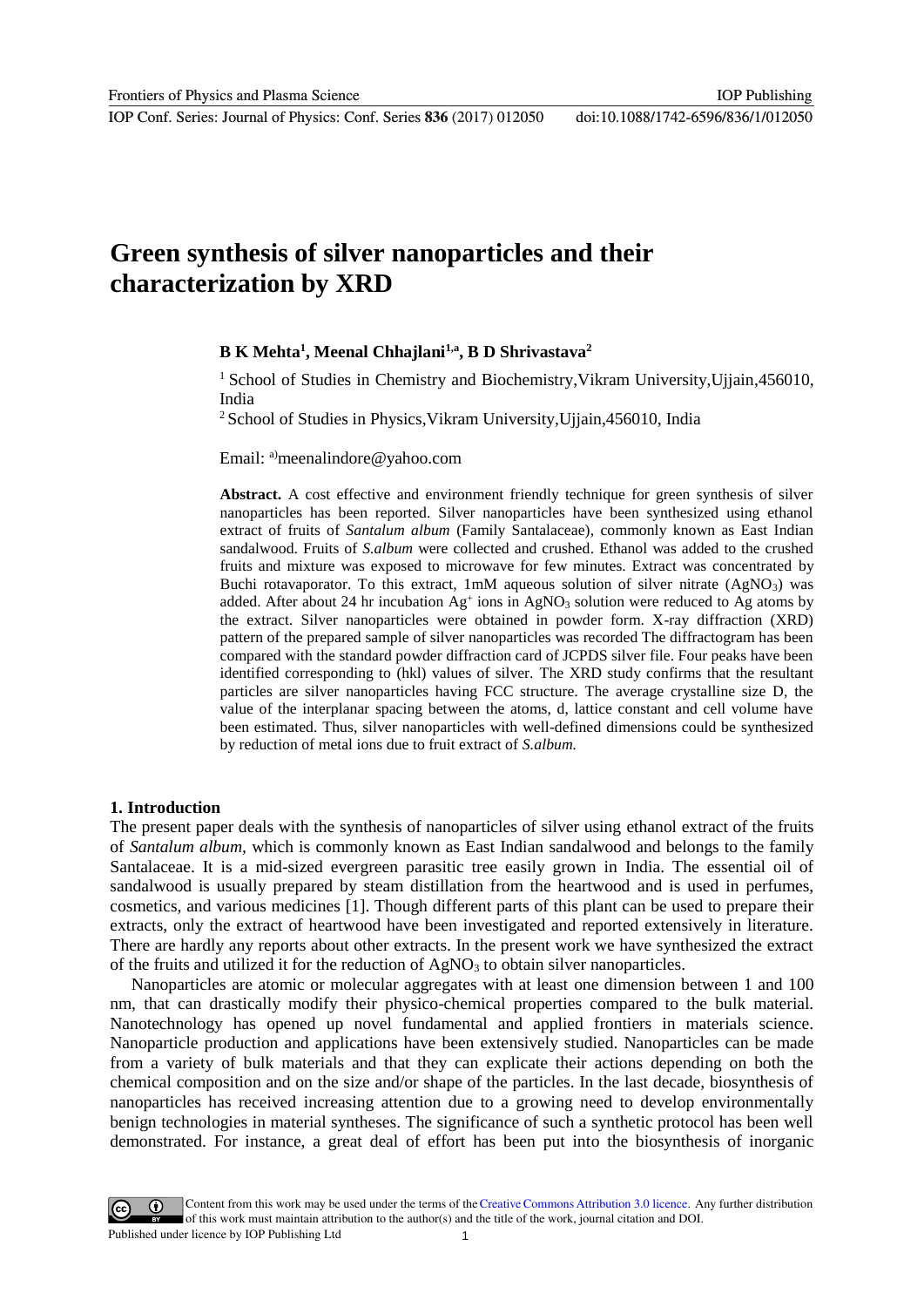**1234567890** IOP Conf. Series: Journal of Physics: Conf. Series **836** (2017) 012050 doi :10.1088/1742-6596/836/1/012050 Frontiers of Physics and Plasma Science IOP Publishing IOP Publishing

materials, especially metal nanoparticles, using microorganisms and plants**.** The formation of nanoparticles mediated by biological route, i.e., green process, is considered as better method than any other method [2].

 In nanotechnology, silver nanoparticles are the most promising ones. Silver nanoparticles are nanoparticles of silver, i.e., particles size in range of between 1 and 100 nm and because of its nano size they have attracted intensive research interest. Silver nanoparticles are of interest because of the unique properties (*e.g.,* size and shape depending optical, electrical, and magnetic properties) which can be incorporated into antimicrobial applications, biosensor materials, composite fibers, cryogenic superconducting materials, cosmetic products, and electronic components. A variety of biological sources are able to produce silver nanoparticles of different shapes and nature. The biosynthetic method employing plant extracts has received some attention as a simple and reliable alternative to chemical procedures and physical methods synthesizing metal nanoparticles only in recent years [3]. Jose-Yacaman *et al* have reported the formation of gold and silver nanoparticles by living plants [4,5,6]. Sastry *et al* have extensively used the biosynthesis method of obtaining metal nanoparticles by plant leaf extracts and their potential applications [7-15]. They studied bioreduction of silver ions by a broth of geranium leaf [7,8] or Neem leaf. Very recently, they have demonstrated synthesis of silver nanoparticles using *Aloe vera* plant extracts.

 Silver nanoparticles can be produced either intra or extra cellularly by using living organism like diatoms, fungi, bacteria, viruses etc. or mimicking biological systems using biomolecules isolated from them. While micro-organisms continue to be investigated for metal nanoparticle synthesis, the use of plant extracts in similar nanoparticle biosynthesis methodologies is an exciting possibility and is relatively unexplored and under-exploited. In the present paper, an attempt has been made to use plants for the extra-cellular synthesis of silver nanoparticles and demonstrate their capabilities as an alternative to chemical or micro-biological synthetic processes. To circumvent the problem of internalization of nanoparticles an attempt has been made to use the extract of a part of the plant, namely, fruit of *S.album*, instead of the live part.

## **2. Experimental**

Extracts of different parts of *S.album* are commonly obtained by conventional distillation process which requires great energy, significant amount of solvents, and quite a long process time. Therefore, the use of new 'green technique' for extraction with minimum/low energy, solvents, and time is preferred. Hence, in the present work we have used microwave assisted extraction method for getting ethanol extract of fruits of *S.album.* All the reagents used for reaction were analytical grade chemicals and used without further purification. Redistilled deionized water was used for sample preparation.

 The fruits of *S.album* are globose, fleshy drupe; red, purple to black when ripe, about 1 cm in diameter, with hard ribbed endocarp and crowned with a scar, almost stalkless, smooth, single seeded. Fruits were collected from the local area. They were washed and shed dried. These dried fruits were then crushed using a pestle and mortar. A measured amount of ethanol was added to the crushed sample. The mixture was kept in microwave for few minutes. Microwave ovens are generally operated at 2.45 GHz. Owing to their electromagnetic nature, microwaves possess electric and magnetic fields which are perpendicular to each other. The electric field causes heating via two simultaneous mechanisms, namely, dipolar rotation and ionic conduction. Dipolar rotation is due to the alignment on the electric field of the molecules possessing a dipole moment in both the solvent and the solid sample. This oscillation produces collisions with surrounding molecules and thus the liberation of thermal energy into the medium.

 Extract was concentrated by Buchi rotavaporator. To 10 ml of this concentrated extract 90 ml of 1mM aqueous solution of silver nitrate  $(AgNO<sub>3</sub>)$  was added. The mixture was kept in dark at room temperature. After about 24 hr incubation Ag<sup>+</sup> ions in silver nitrate solution were reduced to Ag atoms by the extract and the colour of the solution was observed to change from pale yellow to dark brown. A sufficient amount of dark brown precipitate was observed and it was separated by high speed centrifugation. The separated solid mass was washed with double distilled water for few times to remove impurities. After complete washing the solid mass was kept open to dry. The complete drying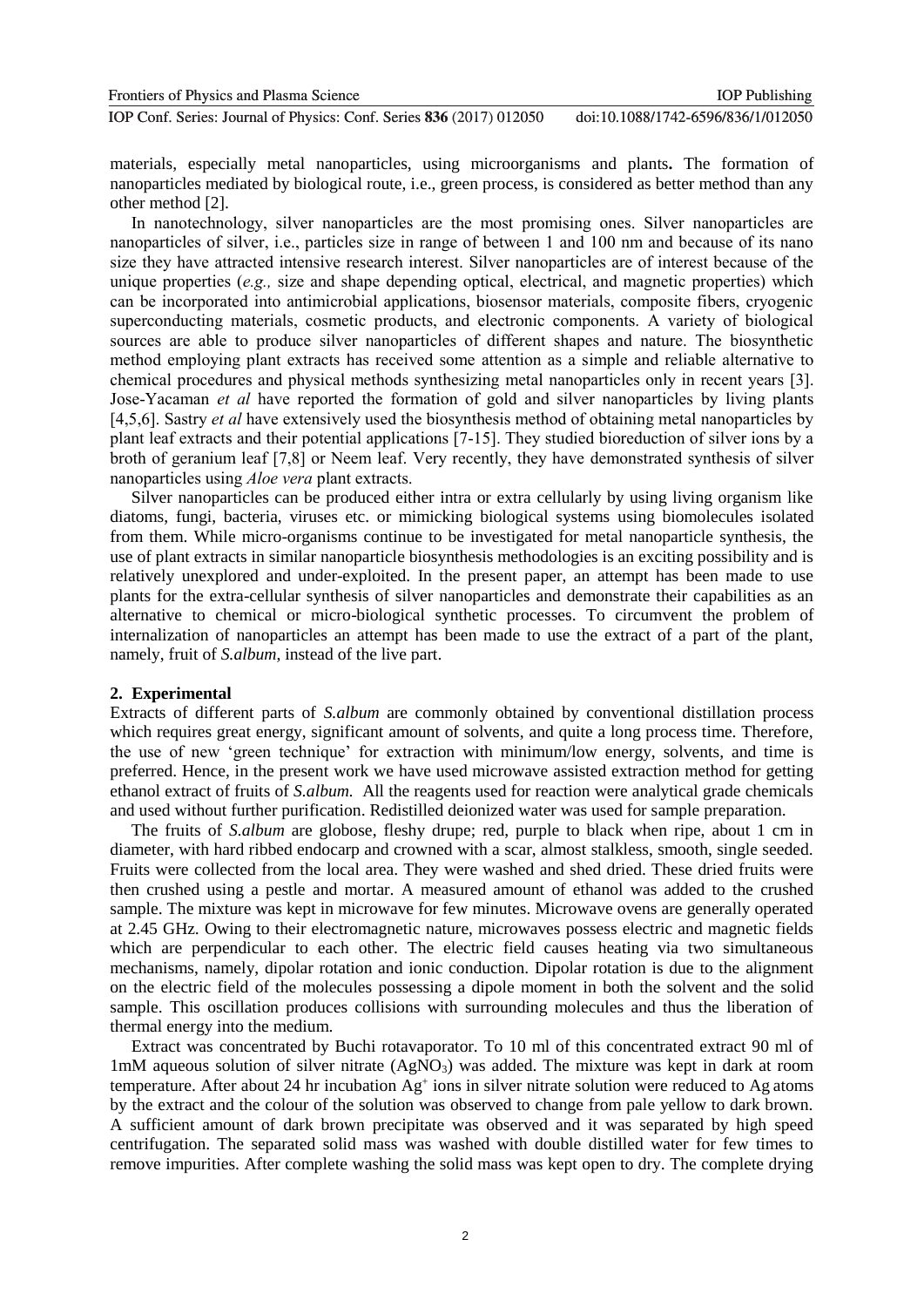| <b>Frontiers of Physics and Plasma Science</b>                       | <b>IOP</b> Publishing              |
|----------------------------------------------------------------------|------------------------------------|
| IOP Conf. Series: Journal of Physics: Conf. Series 836 (2017) 012050 | doi:10.1088/1742-6596/836/1/012050 |

of this solid mass resulted in a black colored material which was collected in powder form and sampled for characterization purpose.

## **3. Results and discussions**

The X-ray diffraction (XRD) pattern of the prepared sample of silver nanoparticles was recorded at UGC-DAE Consortium for Scientific Research, Indore, by employing Bruker d8 Advance X-ray diffractometer, using CuKa radiation ( $\lambda = 1.5406$  Å), 40 kV- 40mA, 2 $\theta$ / $\theta$  scanning mode. Data was taken for the 2θ range of 30 to 80 degrees with a step of 0.0202 degree. The XRD data and it's analysis are given in table 1. The diffractogram (Fig. 1) has been compared with the standard powder diffraction card of JCPDS, silver file No. 04-0783. Four peaks at 2θ values of 38.2901, 44.5583, 64.8185, and 77.4383 degree in the experimental diffractogram have been identified to be due to silver metal and corresponding to (hkl) values - (111), (200), (220) and (311) planes of silver and are labeled as 1-4 in fig.1. The details of these peaks are given in table 1. The XRD study has thus confirmed that the resultant particles in the prepared sample are silver nanoparticles having face centered cubic crystal structure. There are four more peaks in the diffractogram at 32.35, 46.38, 54.03 and 57.66 degrees. These peaks have been identified to be due to  $AgNO<sub>3</sub>$ , which might have not been reduced and hence remained in the sample in minute quantity. These peaks are not included in table 1.



**Figure 1.** XRD of silver nanoparticles. Ag peaks are marked 1-4 and 2θ values are given.

 The average crystalline size D of the silver nanoparticles have been estimated from the diffractogram by using Debye-Scherrer formula,  $D = 0.9\lambda/\beta$  Cos $\theta$ , where  $\lambda$  is the wavelength of the X-rays used for diffraction and β is full width at half maximum (FWHM) of a peak [16]. To estimate FWHM, each of the four peaks was fitted with a Gaussian function. The FWHM of the fitted gaussian curve is taken as FWHM of the peak. This could be done in the software *origin 6.1*. Four values of 'D'

| Р.<br>N <sub>0</sub> | $2\theta$ | $\cos \theta$ | $\sin \theta$ | <b>FWHM</b><br>degree | β<br>radian | Cryst-<br>-alline<br>size<br>$\mathbf{D}^{\prime}$<br>nm | Inter-<br>planar<br>spacing<br>$\mathbf{d}$<br>A | hkl<br><b>Identi</b><br>-fied<br>from<br>peak | $h^2 + k^2$<br>$+12$<br>from<br>identi-<br>-fied<br>hkl | <b>Lattice</b><br>const.<br>$\mathbf{a}$<br>from d<br>A | <b>Cell</b><br>vol-<br>-ume<br>Å <sup>3</sup> |
|----------------------|-----------|---------------|---------------|-----------------------|-------------|----------------------------------------------------------|--------------------------------------------------|-----------------------------------------------|---------------------------------------------------------|---------------------------------------------------------|-----------------------------------------------|
| 1                    | 38.2901   | 0.9447        | 0.328         | 0.3407                | 0.0059      | 24.68                                                    | 2.3485                                           | 111                                           | 3                                                       | 4.0677                                                  | 67.30                                         |
| $\mathbf{2}$         | 44.5583   | 0.9253        | 0.3791        | 0.6397                | 0.0111      | 13.41                                                    | 2.0319                                           | 200                                           | 4                                                       | 4.0638                                                  | 67.11                                         |
| 3                    | 64.8185   | 0.8442        | 0.536         | 0.6033                | 0.0105      | 15.59                                                    | 1.4371                                           | 220                                           | 8                                                       | 4.0648                                                  | 67.16                                         |
| 4                    | 77.4383   | 0.7789        | 0.6271        | 0.3607                | 0.0063      | 28.27                                                    | 1.2284                                           | 3 1 1                                         | 11                                                      | 4.0740                                                  | 67.62                                         |

 **Table 1.** XRD results of silver nanoparticles.